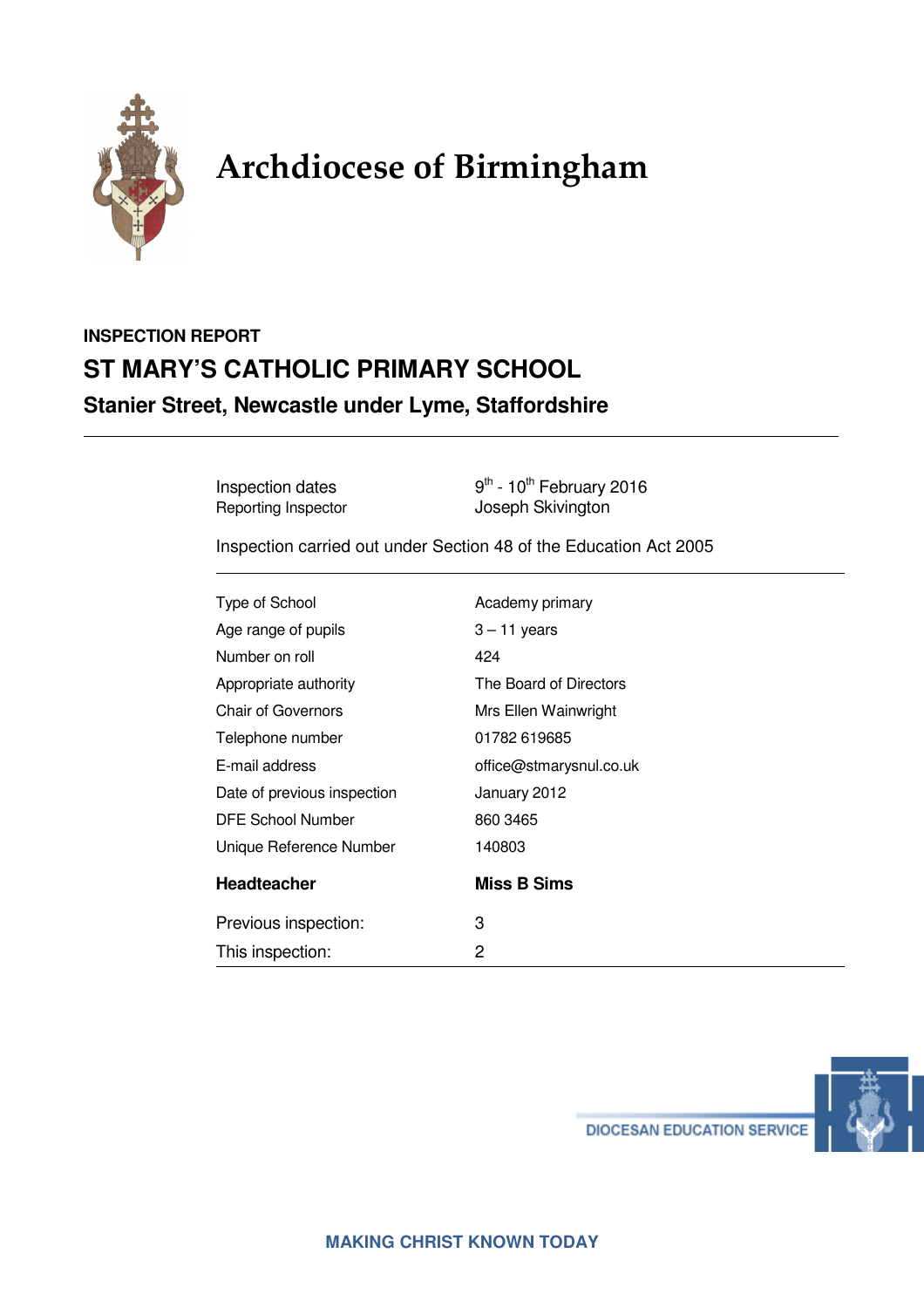## **Evidence**

- The inspection was carried out by 1 Diocesan Inspector.
- The focus of the inspection was on the effectiveness and use of the school's self evaluation of religious education (RE) and Catholic life.
- To validate the effectiveness of the school's self-evaluation of teaching and learning, the inspector observed eleven part RE lessons with the headteacher.
- The inspector completed a work scrutiny and held a discussion with pupils to evaluate the impact of teaching on their learning over time.
- Meetings were held with the chair of governors, staff, and parish priest.
- The inspector observed a whole school assembly, a whole school Mass, and undertook a learning walk to look at aspects of learning and teaching in RE, the presentation of the Catholic life of the school, and pupils' behaviour.
- Other documents such as RAISEonline, the development plan, teachers' planning, learning journals, and the governing body minutes, were read alongside the self evaluation.

## **Information about the school**

- St Mary's is a larger than average Catholic primary school, with 424 pupils currently on roll, serving the parish of Holy Trinity in Newcastle under Lyme and Sacred Heart Silverdale.
- The catchment area for the school is a mixed area of council estates and private housing, with a significant level of social and economic challenges.
- The number of Catholic pupils is currently 243 (57%).
- The proportion of ethnic minority pupils is 21%. There are 91 pupils with EAL.
- The number of pupils eligible for free school meals is above average. The number of pupils registered as having special needs and/or disabilities is below average.
- Attainment on entry is below the national average overall.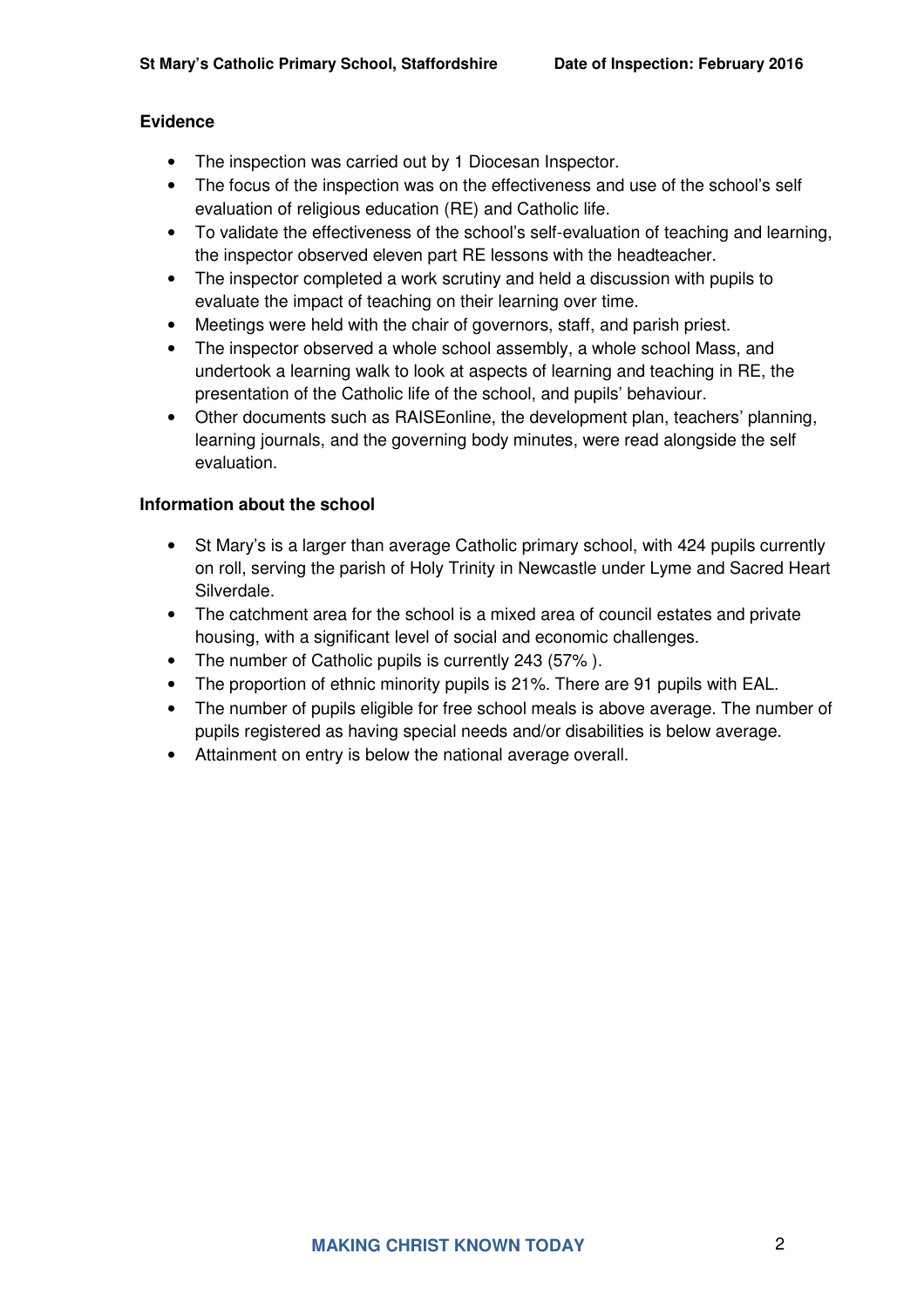# **Main Findings**

- The quality of self evaluation of Catholic life and collective worship is good.
- The quality of self evaluation of RE is good.
- The quality of improvement planning is good.

# **School self evaluation**

#### **Catholic Life and Collective Worship**

- Since the last inspection the school has put in place increasingly effective processes to monitor and review the impact of the provision to promote both Catholic life and RE. There are now more robust and searching monitoring procedures which feed into the school's self evaluation judgements, and provide leadership with a clear and reliable picture of where the school is in terms of improvement.
- The school uses a range of increasingly effective measures, particularly reflective enquiry, to judge the impact of its provision. For instance, performance management targets for all staff in 2014-15 ensured that the Catholic life of the school received a high profile within the school and this has continued with demonstrable success.
- Opportunities for pupils and parents to provide written and verbal feedback are now being embedded as a regular feature after assemblies and liturgies, as well as specifically timetabled sessions of reflection and discussion, or the pupil voice interviews, which have enabled senior leaders to assess more accurately the impact of practice and provision.
- Recent improvements are driven by an inspiring school leadership which has successfully communicated a clear vision and high expectations in a relatively short time, thereby transforming every aspect of school life. Fruitful use has been made of staff Inset training, including diocesan support, to raise the awareness and quality of Catholic life. All staff are involved now in the evaluation process, with class teachers monitoring .
- The school is developing a range of measures to assess the impact of its steps to promote Catholic life. Termly staff meetings are used to focus on a specific area for staff development acting directly on feedback from pupils and parents. These include gathering feedback on the "Shine Day" workshops exploring themes such as Forgiveness, Values, Feast, Bread - which enable parents, pupils and staff to discuss and plan prayer life and the sacramental preparation programme. Every year group now has a Catholic Life folder with a colourful record of their journey and participation in the spiritual life the school.
- Findings from formal and informal monitoring are fed into the school improvement plan which is a working document with measurable objectives. This enables it to be reshaped or added to as the targets are realised. Formal, regular questioning of parents and pupils at suitable intervals, such as parent surveys, are becoming more frequent and having greater impact on the school's journey of improvement.
- While it is on display around the school and known in simple terms to the pupils, the school has not had for some time a more formal revisit of the school mission statement, to enable staff, parents and pupils to re interpret and reflect on what it means for them. This is planned for the near future and will specifically involve the pupils' own input and ideas.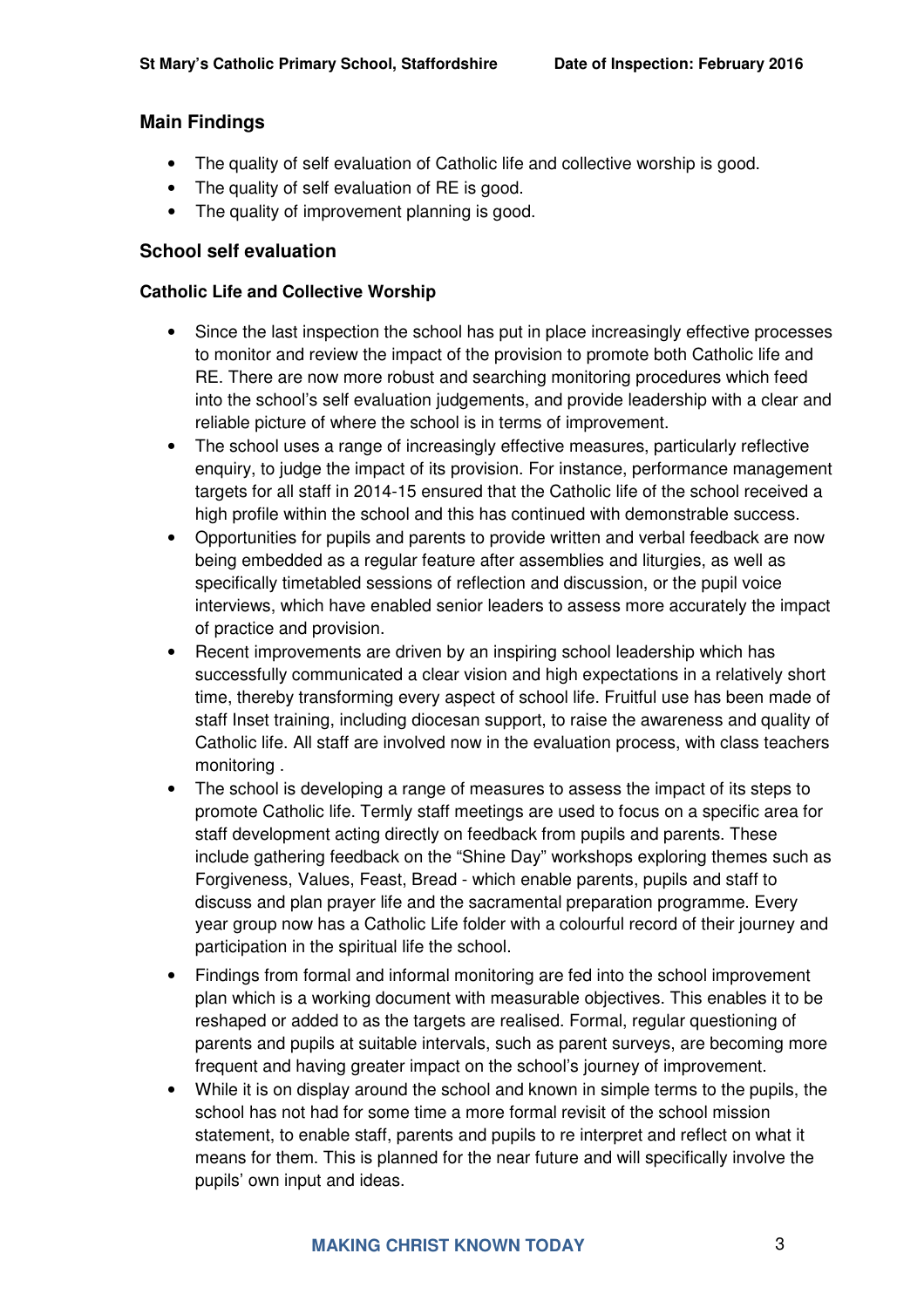- Workshops have been used successfully to review and discuss improvements. This came through strongly in the reviews of the excellent Rosary celebration and the Blessed Sacrament Festival, and improvements are already planned as a result
- The school is developing more robust ways to enable pupils to make a greater contribution to the evaluation and promotion of Catholic life. Already they have had the opportunity through verbal interviews where their response is welcome, but as a direct result of its monitoring, leadership recognises the need now to give pupils more ownership of the liturgical and prayer life of the school, particularly in the early planning stage of celebrations through the liturgical year. The pupils themselves are excited by the idea of going a step beyond whole hearted participation to take real ownership and develop the skills of planning and presenting their own assemblies. and liturgies. The school catechist is looking to set up a small liturgy or chaplaincy team to meet this need.
- Pupils' response to the present school prayer opportunities is outstanding, in terms of willingness to participate and a real sense of engagement in the life of the Spirit regardless of faith background or none. In conversation pupils are excited about the challenging idea that they could contribute even more to the prayer and Catholic life of the school and to take more ownership of it. This has also been picked up in pupil voice feedback, to which the school is now responding, for example, by setting up a pupil liturgy group, and input into plans for the prayer garden, which is under way.
- Staff are an integral part of the evaluation process with class teachers held responsible for the quality and evaluation of the impact of class collective worship. This has led to a more meaningful approach, such as class representatives being presented at whole school assembly the day before Ash Wednesday, with the purple table covers for the new season of Lent. This added significance and importance to even such a small symbolic act.
- Pupils of all faiths and none are willing and reverent participants in collective worship. All feel included in this open and welcoming community of Faith. The pupils' enthusiastic singing and reverent demeanour in both the assembly and the Mass during the inspection was exemplary, particularly the careful making of the Sign of the Cross so tellingly modelled by every adult in the room.

#### **Leadership and Governance**

- Since the last inspection the school has formalised monitoring and evaluation procedures to the extent that governors are now better informed so that their challenges and decision making are the result of a closer, more detailed knowledge of the school.
- The governing body is committed to the school and its Catholic ethos. They are frequent visitors to the school and know staff and pupils well. The minutes of their meetings contain many examples of challenging and probing questions particularly in response to the head teacher's reports. Diocesan training has not yet been fully taken advantage of, but will help in the development of an overall picture of where they are at the moment and the next steps to greater effectiveness.
- The link governor for RE is a significant support to the RE leader and teachers, with valuable, expert advice. He also enables the governing body to achieve a clear and detailed picture of the subject, which feeds into the RE performance management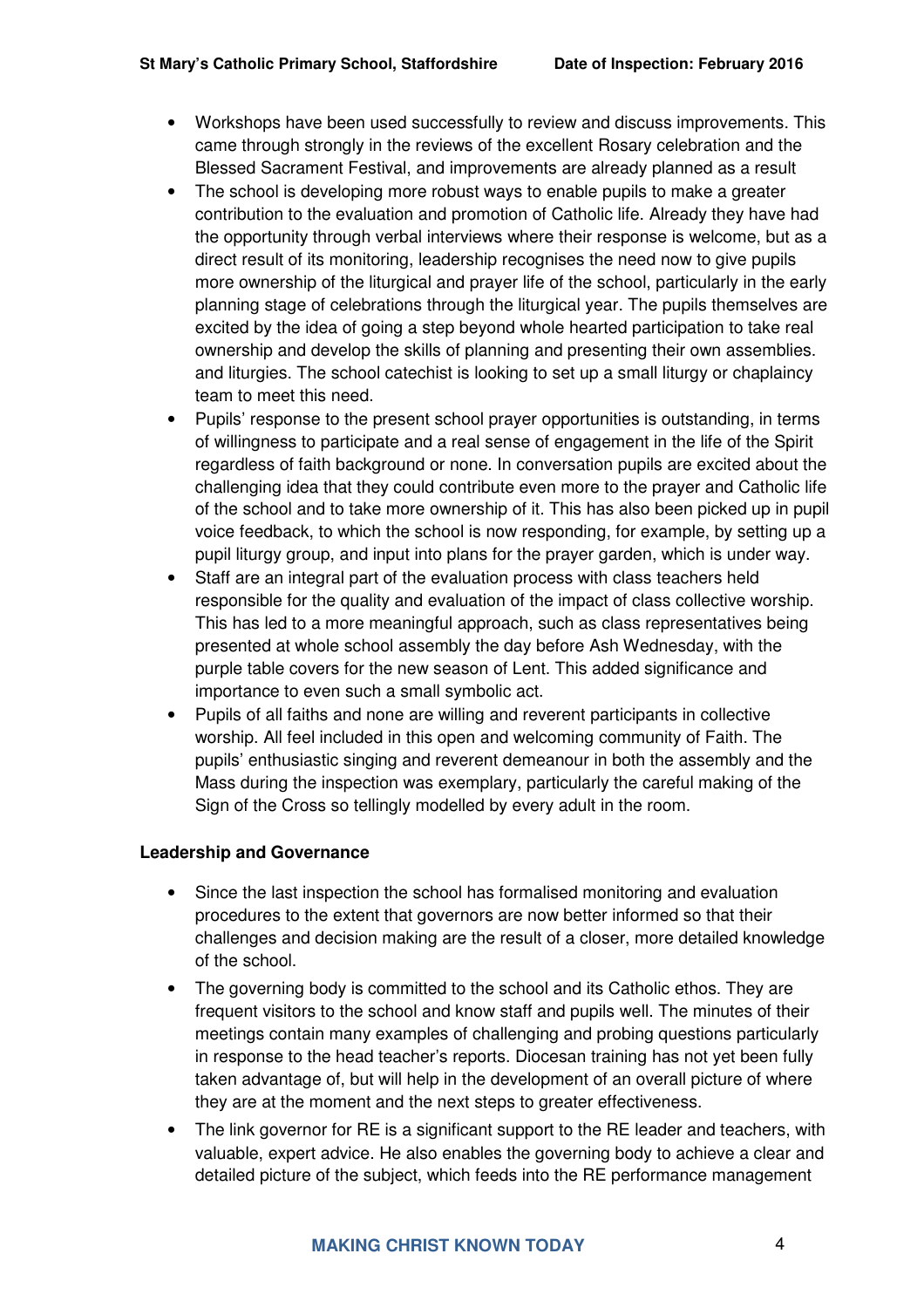targets and the subject improvement plan. The impact is seen in rising standards of attainment because governors are better informed and are therefore in a position to assess the quality of the RE outcomes, and know how to compare themselves to the other diocesan schools. The link governor is also the parish priest and very strong, fruitful links are being forged with the parish, and the wider mission of the Church.

- The school leaders, backed wholeheartedly by the governors, are successfully involving more parents in its day to day life, winning hearts and minds, as evident in their growing presence at collective worship, engaging in discussion sessions, and offering valued and acted-on feedback.
- Improvement planning is closely tied in to the evaluation processes, marked by clear priorities, manageable steps, success criteria, and review and reshape intervals. In service provision and support material are provided for staff. The subject leader will feed back issues to the RE link governor each term and the whole governing body are provided with a detailed overview of progress against the school improvement plan.
- Targets are appropriate to the stage at which the school finds itself. This is a school that knows itself well and what it needs to do to reach outstanding.

#### **Religious Education**

- Evaluation is rooted in close the monitoring of performance, an improving picture which is proof that the processes for review are effective.
- The school benefits significantly from collaboration and valuable peer assessment with the other schools in the academy cluster, particularly in the exchange of best practice and the joint moderation of academic standards over the past year.
- The overall good teaching is increasingly effective because its impact is monitored and evaluated closely through learning walks and the assessment of progress in learning over time through book scrutiny. The findings are shared with the teachers and fed into the CPD programme and performance targets with real success as demonstrated by the rising standards.
- The marking policy is well embedded and is consistently applied. The quality of the teachers' comments and the pupils' response is work in progress, if it is to become a major driver in raising learning and progress over time to an outstanding level. This process also enables the teachers to judge more accurately the progress each individual has made. The pupils' response to the formative advice, and its impact on progress would be further enhanced with time set aside for them to reflect on and respond at some length.
- The teachers' assessment of standards is becoming surer as they gain experience through training, moderation, and building a bank of assessed, moderated pieces of written work for comparison. The school is getting together with the other academy cluster RE teachers to group moderate the work of pupils of different ability, and this is proving very helpful especially linking in to the level indicators as a guide.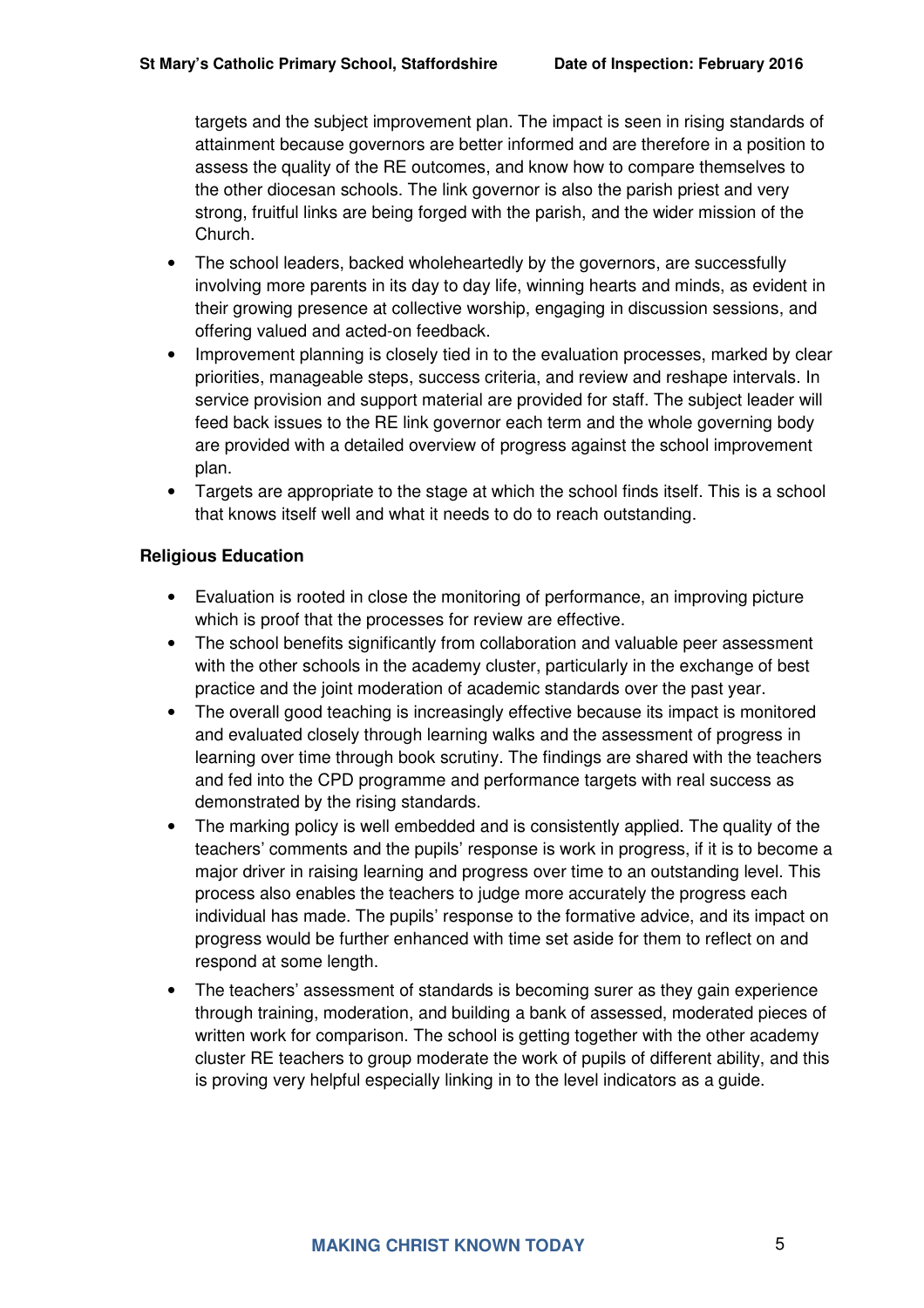#### **Overall effectiveness of the school<sup>1</sup>**

- The judgement of good conforms to the school's own evaluation of itself as a good Catholic school.
- Progress and attainment in RE across both key stages is good, the result of good teaching and the outstanding behaviour of the children, and specifically behaviour for learning. There is however room to improve pupils' progress in learning further, especially to meet the specific learning needs of individual pupils.
- The levels of attainment of pupils at the end of both key stages are broadly in line with diocesan expectations. Baseline assessments indicate low prior knowledge and religious experience but pupils make good progress through Key Stage 1, despite a slower pace initially for EAL because of weaker language and literacy skills. The gap closes significantly as they move through the school, due to the extra support from learning assistants, and tailored, differentiated tasks. There is significant pupil mobility in the school, with children joining late in all years, and these too benefit from the extra support in language and catch up tasks.
- The best learning is achieved through the teachers' high expectation of the quality of pupils' work, higher order questioning which encourages real intellectual effort, but also questioning which searches for individual understanding or to correct misunderstanding. Excellent practice was observed during the inspection and this could be beneficially shared across all years.
- Although behaviour for learning is very positive, the school does recognise the ongoing need to develop independent and peer learning skills, and to provide further challenge especially for the more able in order to achieve outstanding outcomes. Also the need to provide further opportunities to encourage more extended reflective writing especially at Key Stage 2. Pupils' learning from religion and relating it to their own lives is a real strength, and many, though not all, would be able to express themselves also in writing or in discussion at some length and depth.
- The school has ensured that the curriculum is structured around the Curriculum Directory for RE. The translation of the syllabus and schemes of work into lesson plans with challenging learning objectives more tailored to individual learning needs, as well as building on prior knowledge rather than rehearsing what they know already, is work in progress. There is ongoing regular Inset for staff in working out the schemes of work and feedback on impact and how to improve. Staff also have time to pray together especially during Lent with an early Friday Mass together before school.
- Basic knowledge of other faiths is covered through topics assigned to different years. Pupils have been on residential or day retreats in the past. They have a wider link with a school in Dubrovnik, Croatia. They wholeheartedly become involved in the many opportunities to exercise their generosity in helping others through charities both local and global, such as CAFOD. A further impulse has been the study and practice of the values enshrined in the Catholic pupil profile, particularly generosity and gratefulness.

 $\overline{a}$ 

 $<sup>1</sup>$  As the quality of the school self evaluation has been affirmed, the judgements in this section of the report</sup> conform to those of the school.